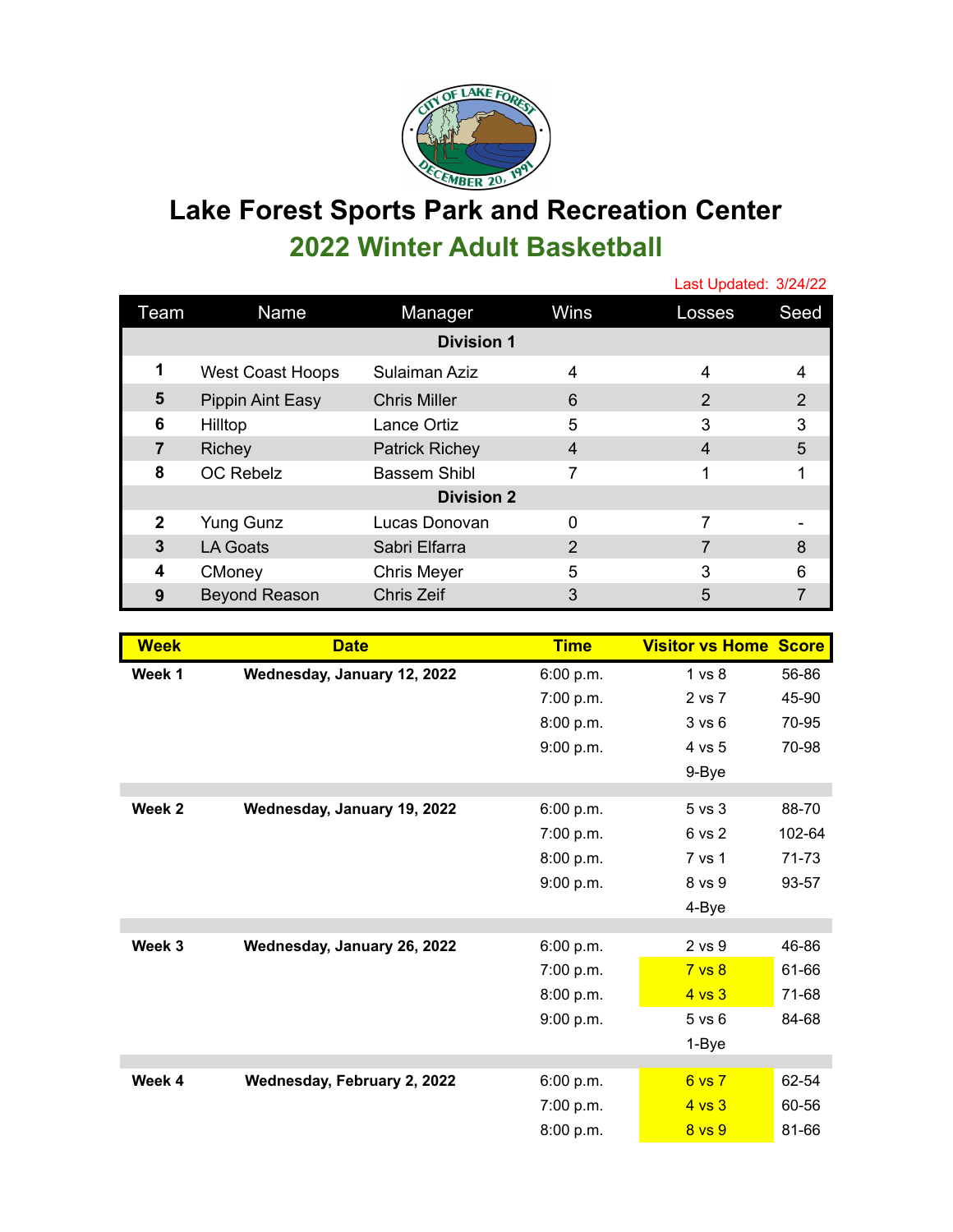| 5-Bye<br>3 <sub>vs</sub> 7<br>48-67<br>Week 5<br>Wednesday, February 9, 2022<br>6:00 p.m.<br>7:00 p.m.<br>4 vs 9<br>$71 - 51$<br>8:00 p.m.<br>56-79<br>5 vs 8<br>9:00 p.m.<br>6 vs 1<br>58-56<br>2-Bye<br>Week 6<br>Wednesday, February 16, 2022<br>7 vs 5<br>70-77<br>6:00 p.m.<br>7:00 p.m.<br>8 vs 1<br>64-55<br>9 vs 3<br>72-62<br>8:00 p.m.<br>9:00 p.m.<br>4 vs 2<br>45-32<br>6-Bye<br>Week 7<br>9 <sub>vs</sub> 2<br>91-35<br>Wednesday, February 23, 2022<br>6:00 p.m.<br>7:00 p.m.<br>5 vs 1<br>77-68<br>60-75<br>8:00 p.m.<br>6 vs 8<br>9:00 p.m.<br>$7$ vs $4$<br>55-53<br>3-Bye<br>71-79<br>Week 8<br>Wednesday, March 2, 2022<br>8 vs 1<br>6:00 p.m.<br>7:00 p.m.<br>6 vs 5<br>87-67<br>8:00 p.m.<br>62-65<br>$9$ vs $4$<br>$2$ vs $3$<br>52-63<br>9:00 p.m.<br>7-Bye<br>61-91<br>Week 9<br>Wednesday, March 9, 2022<br>9 <sub>vs</sub> 5<br>6:00 p.m.<br>7:00 p.m.<br>1 vs 6<br>56-52<br>8:00 p.m.<br>7 <sub>vs</sub> 2<br>85-49<br>9:00 p.m.<br>3 vs 4<br>105-83<br>8-Bye |  | 9:00 p.m. | 2 <sub>vs</sub> 1 | 54-94 |
|------------------------------------------------------------------------------------------------------------------------------------------------------------------------------------------------------------------------------------------------------------------------------------------------------------------------------------------------------------------------------------------------------------------------------------------------------------------------------------------------------------------------------------------------------------------------------------------------------------------------------------------------------------------------------------------------------------------------------------------------------------------------------------------------------------------------------------------------------------------------------------------------------------------------------------------------------------------------------------------|--|-----------|-------------------|-------|
|                                                                                                                                                                                                                                                                                                                                                                                                                                                                                                                                                                                                                                                                                                                                                                                                                                                                                                                                                                                          |  |           |                   |       |
|                                                                                                                                                                                                                                                                                                                                                                                                                                                                                                                                                                                                                                                                                                                                                                                                                                                                                                                                                                                          |  |           |                   |       |
|                                                                                                                                                                                                                                                                                                                                                                                                                                                                                                                                                                                                                                                                                                                                                                                                                                                                                                                                                                                          |  |           |                   |       |
|                                                                                                                                                                                                                                                                                                                                                                                                                                                                                                                                                                                                                                                                                                                                                                                                                                                                                                                                                                                          |  |           |                   |       |
|                                                                                                                                                                                                                                                                                                                                                                                                                                                                                                                                                                                                                                                                                                                                                                                                                                                                                                                                                                                          |  |           |                   |       |
|                                                                                                                                                                                                                                                                                                                                                                                                                                                                                                                                                                                                                                                                                                                                                                                                                                                                                                                                                                                          |  |           |                   |       |
|                                                                                                                                                                                                                                                                                                                                                                                                                                                                                                                                                                                                                                                                                                                                                                                                                                                                                                                                                                                          |  |           |                   |       |
|                                                                                                                                                                                                                                                                                                                                                                                                                                                                                                                                                                                                                                                                                                                                                                                                                                                                                                                                                                                          |  |           |                   |       |
|                                                                                                                                                                                                                                                                                                                                                                                                                                                                                                                                                                                                                                                                                                                                                                                                                                                                                                                                                                                          |  |           |                   |       |
|                                                                                                                                                                                                                                                                                                                                                                                                                                                                                                                                                                                                                                                                                                                                                                                                                                                                                                                                                                                          |  |           |                   |       |
|                                                                                                                                                                                                                                                                                                                                                                                                                                                                                                                                                                                                                                                                                                                                                                                                                                                                                                                                                                                          |  |           |                   |       |
|                                                                                                                                                                                                                                                                                                                                                                                                                                                                                                                                                                                                                                                                                                                                                                                                                                                                                                                                                                                          |  |           |                   |       |
|                                                                                                                                                                                                                                                                                                                                                                                                                                                                                                                                                                                                                                                                                                                                                                                                                                                                                                                                                                                          |  |           |                   |       |
|                                                                                                                                                                                                                                                                                                                                                                                                                                                                                                                                                                                                                                                                                                                                                                                                                                                                                                                                                                                          |  |           |                   |       |
|                                                                                                                                                                                                                                                                                                                                                                                                                                                                                                                                                                                                                                                                                                                                                                                                                                                                                                                                                                                          |  |           |                   |       |
|                                                                                                                                                                                                                                                                                                                                                                                                                                                                                                                                                                                                                                                                                                                                                                                                                                                                                                                                                                                          |  |           |                   |       |
|                                                                                                                                                                                                                                                                                                                                                                                                                                                                                                                                                                                                                                                                                                                                                                                                                                                                                                                                                                                          |  |           |                   |       |
|                                                                                                                                                                                                                                                                                                                                                                                                                                                                                                                                                                                                                                                                                                                                                                                                                                                                                                                                                                                          |  |           |                   |       |
|                                                                                                                                                                                                                                                                                                                                                                                                                                                                                                                                                                                                                                                                                                                                                                                                                                                                                                                                                                                          |  |           |                   |       |
|                                                                                                                                                                                                                                                                                                                                                                                                                                                                                                                                                                                                                                                                                                                                                                                                                                                                                                                                                                                          |  |           |                   |       |
|                                                                                                                                                                                                                                                                                                                                                                                                                                                                                                                                                                                                                                                                                                                                                                                                                                                                                                                                                                                          |  |           |                   |       |
|                                                                                                                                                                                                                                                                                                                                                                                                                                                                                                                                                                                                                                                                                                                                                                                                                                                                                                                                                                                          |  |           |                   |       |
|                                                                                                                                                                                                                                                                                                                                                                                                                                                                                                                                                                                                                                                                                                                                                                                                                                                                                                                                                                                          |  |           |                   |       |
|                                                                                                                                                                                                                                                                                                                                                                                                                                                                                                                                                                                                                                                                                                                                                                                                                                                                                                                                                                                          |  |           |                   |       |
|                                                                                                                                                                                                                                                                                                                                                                                                                                                                                                                                                                                                                                                                                                                                                                                                                                                                                                                                                                                          |  |           |                   |       |
|                                                                                                                                                                                                                                                                                                                                                                                                                                                                                                                                                                                                                                                                                                                                                                                                                                                                                                                                                                                          |  |           |                   |       |
|                                                                                                                                                                                                                                                                                                                                                                                                                                                                                                                                                                                                                                                                                                                                                                                                                                                                                                                                                                                          |  |           |                   |       |
|                                                                                                                                                                                                                                                                                                                                                                                                                                                                                                                                                                                                                                                                                                                                                                                                                                                                                                                                                                                          |  |           |                   |       |
|                                                                                                                                                                                                                                                                                                                                                                                                                                                                                                                                                                                                                                                                                                                                                                                                                                                                                                                                                                                          |  |           |                   |       |
|                                                                                                                                                                                                                                                                                                                                                                                                                                                                                                                                                                                                                                                                                                                                                                                                                                                                                                                                                                                          |  |           |                   |       |

## **Single Elimination Playoffs - See Brackets Below**